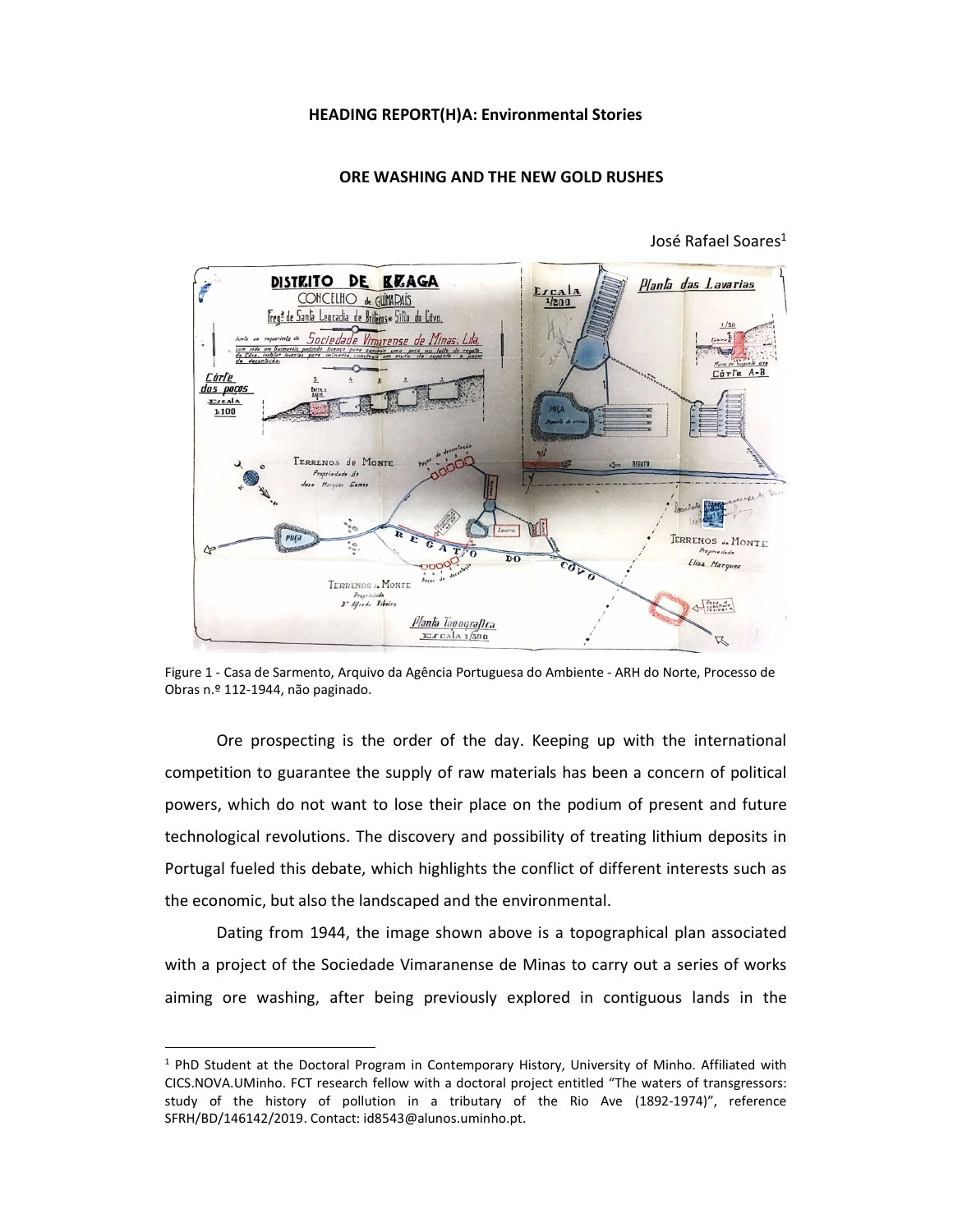municipality of Guimarães, in the north of Portugal. This document is held at the Hydraulic Services archives (accessible at Casa de Sarmento, in Guimarães https://www.csarmento.uminho.pt/en/archivave/), and is just one demonstrative case of the enthusiasm to invest in mineral exploration, in short concession cycles, allowing investors to access a lucrative market in the early years of the Second World War. The explored ore was wolfram, also known as tungsten: a metal with interesting properties, ranging from high density to high melting point, and allowing multiple applications, ranging from weapons to electricity.

Although the Hydraulic Services' jurisdiction was related only to rivers and streams, throughout their long inspection activity (from the Constitutional Monarchy till the Carnation Revolution in 1974) they mediated numerous licensing processes and disputes, namely those associated with several industrial activities. In this case, the water would be dammed and diverted, and then used in four washing plants, presumably by the gravitational effect of hydraulic washing. From this point, it would move to ten settling wells, five on each bank, to reduce the risk of contamination. In fact, the designated chambers had the objective of progressive accumulation of suspended solids, and the last one of each chain would be properly filled with gravel and sand. Finally, this decanted water would return to the mainstream, desirably harmless to aquatic life. The company would also ensure the construction of retaining walls that would hold up debris and sand resulting from the output and prevent the water body silting. Although this is a very rich pictorial testimony, it should not be forgotten that a significant number of these drawings would not guarantee, in practice, the purpose for which it was designed, as frequently resulted in processes of transgression based in fines or even in coercive demolition.

These technical solutions were part of the architectural repertoire to prevent water pollution and allow us to imagine the landscape impact of industrial mining. It will certainly be one of many cases that figure in history for the marks they left in communities and territory. In fact, how many washing plants do not lie today in the open field, scar-like, with their structures to be dismantled or rusting, recounting the memories of a very own 'gold rush'?

Nowadays, as in the past, contamination of surface and underground water remains a risk remembered by communities living in the same locations of the